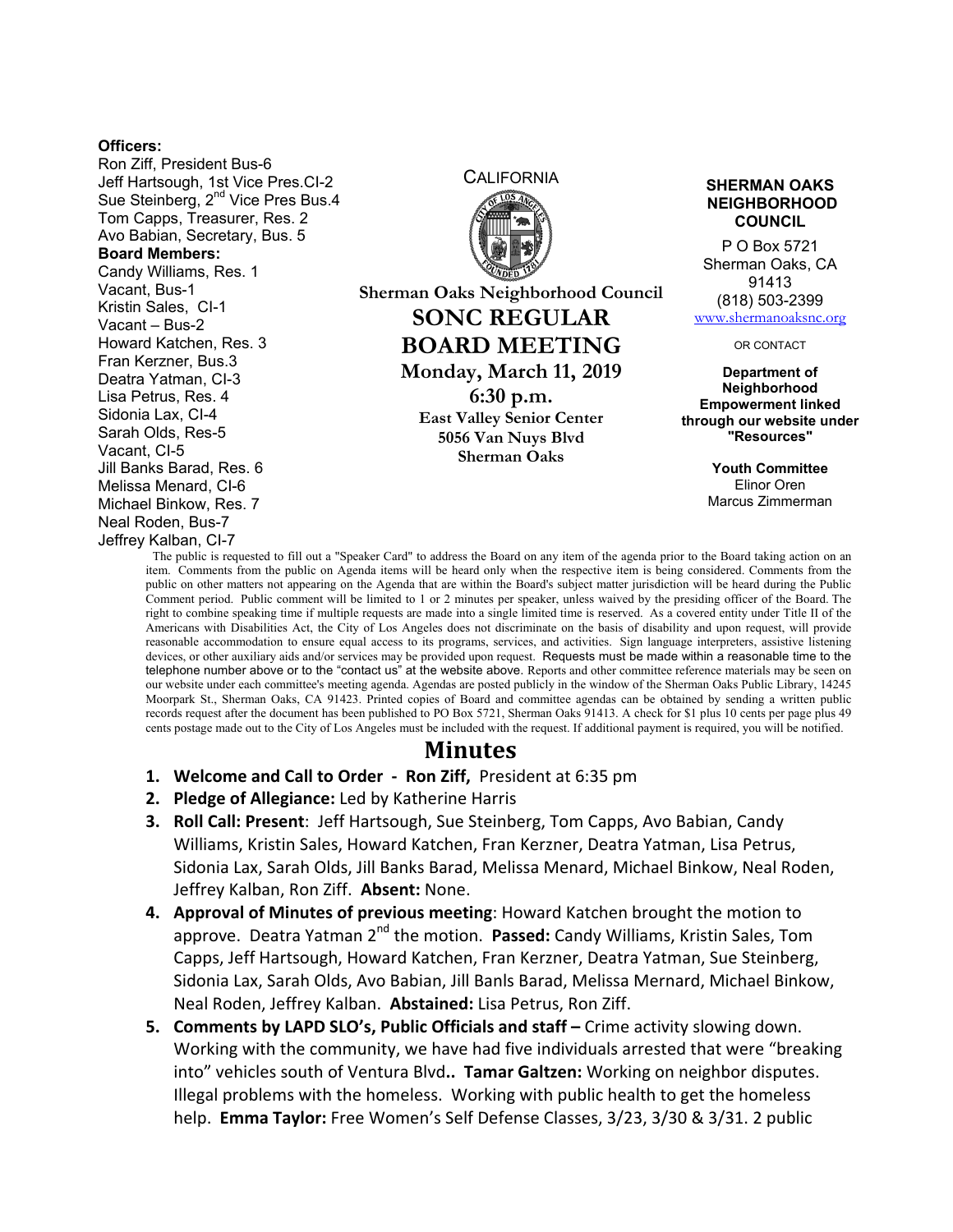questions. 2 job focused events coming up at L.A. Valley College. Working on housing and homeless issues. **Renne Weitzer**: No updates. **Katie O'Kelly-Hendricks:** is retiring. New April – June Brochure available. Scrapbook classes, game nights, Karaoke nights. Stop Senior Scams Talk**. Jose Galvanez:** DONE updates. Live Ethics training on 3/20.

**6. President's Report** - The City Council is considering a new ordinance that is in response to a California Attorney General opinion that prohibits excluding residents of Transit oriented Communities from preferential parking districts. What that means is that the preferential parking districts in Sherman Oaks will have to allow the apartment dwellers who live on adjacent streets to park in front of their homes. We are now accepting applications for Youth Representatives for the 2019-20 year. Announcements have been sent to the local high schools that serve our area; Van Nuys, Grant, Notre Dame, Buckley, Harvard-Westlake, and the Teen Group at the Sherman Oaks Library. A notice was also published in our March Newsletter.

Our March Newsletter went out to 22,461 subscribers. Our election will be held on May 19. I would like to thank each and every one of you that has volunteered for public service. It is a lot of work and will take a lot of your time. Some of you will not be elected, but you are all still welcome to serve on a committee alongside the Board members. Our April meeting will feature a candidates forum. All candidates are encouraged to be at the meeting. I would like to publicly thank our first responders. A month ago I had to call 911. In only one minute there were 6 men from Fire Station 88 at our front door. It was an amazing response.

**7. Guest Speakers – Bob Anderson and Jeff Kalban - An alternate plan for the Sepulveda Pass Project.** 

**7A. Motion: The Sherman Oaks Neighborhood Council prefers HRT 1 and HRT 2 but recommends** *the only* **above grade acceptable option to study is MRT 2; to have the monorail run from the northern terminus at Van Nuys Metrolink down the center of the 405 freeway to LAX. and authorizes the filing of Community Impact Statements recommending these plans.** 

**Jeff Kalban presentation –** Metro is looking at 3 Heavy Rail Concepts, No Light Rail Concepts and 1 Monorail Concept. Updates and concerns on Sepulveda transit corridor. Jeff Kalban and Bob Anderson are seeking the councils support for MRT2.

- **7B. Public Comments none**
- **7C. Board discussion and vote: Passed Unanimously.**

 **8. Consent Calendar** All items listed under the Consent Calendar are considered to be routine and may be enacted by one vote. Prior to the motion to consider any action by the Board, any public comments on any of the Consent Calendar items will be heard. There will be no separate action unless members of the Board request specific items to be removed from the Consent Calendar.

8A. A motion to approve the monthly expense report for the period ending January 31, 2019; 8B.A motion to approve a Neighborhood Purposes Grant to the Southern California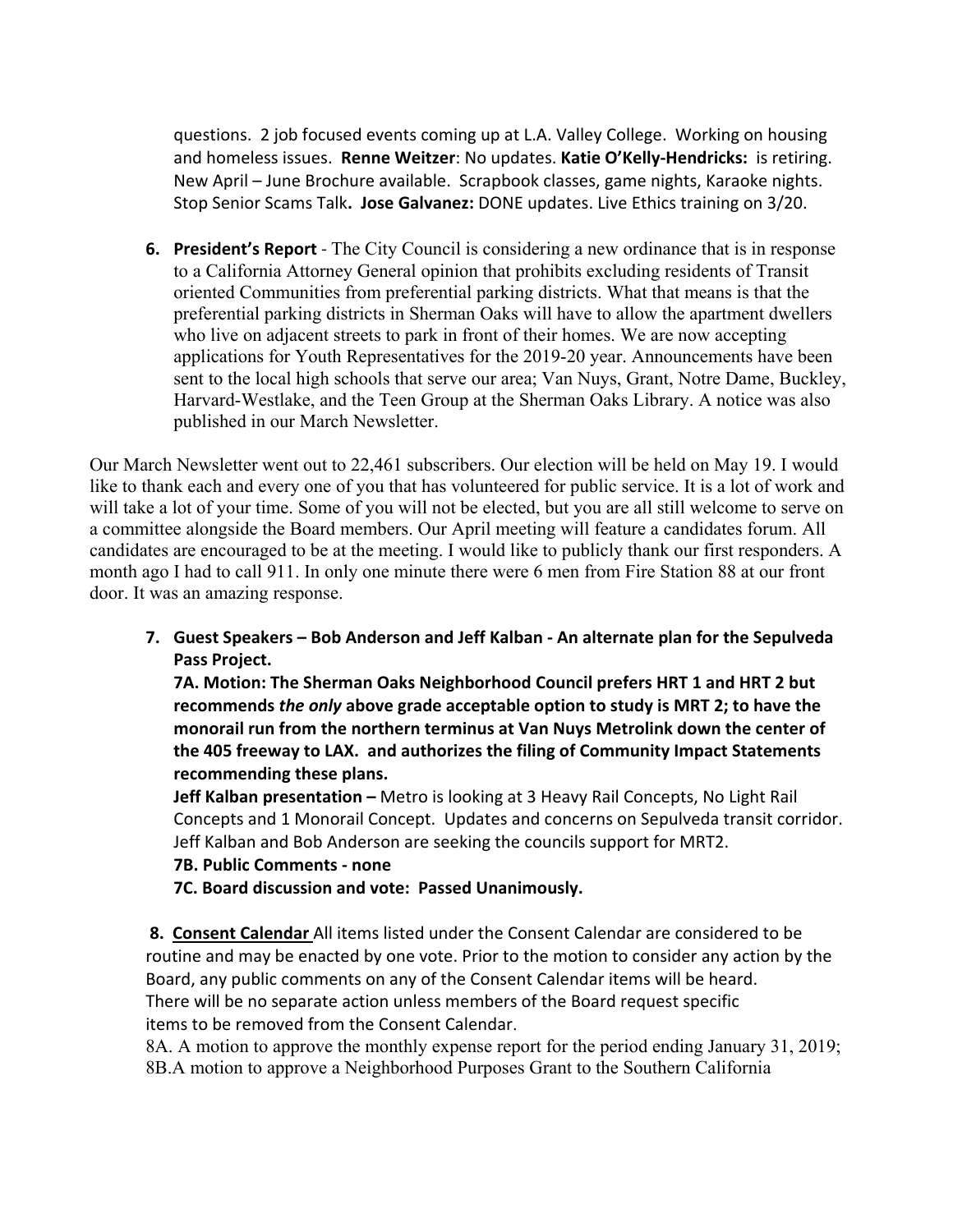Preparedness Foundation of up to \$850 to participate in the 12th Annual Valley Disaster Preparedness Fair on or about Saturday, October 12, 2019, sponsored by the Southern California Preparedness Foundation.

8C. A motion to approve up to \$600 for refreshments at Board and other Brown Act meetings by the Sherman Oaks Neighborhood Council;

8D. A motion to approve up to \$2,500 for payments to Lloyds Staffing for administrative and minute taking services. **Passed Unanimously.** 

 **9.Treasurer's Report –** Tom Capps, Treasurer – Finance Meeting 3/27, preparing budget for the next fiscal year.

## **10**. **Committee reports**

 **A. Planning & Land Use Committee Report**- Jeff Kalban, Chair – PLUM Meeting on 3/21. Jeff Kalban recused himself. **Sue Steinberg:** presentation on pending development project in Sherman Oaks located at 15027 Ventura Blvd.. Proposed Mixed Use Project is to be 33 units. PLUM would like SONC'S support on this project.

**Speaker Cards:** Lorie Paset**,** Harold Shapiro, Kelly Malone, Tom Glick, Lisa Seidmon.

Motion from the committee to approve Mixed Use project at 15027 Ventura Blvd.. Public Comments. Board discussion and vote. The motion **does not pass. 6-7-4. Yeas:** Jeff Hartsough, Tom Capps, Fran Kerzner, Sue Steinberg, Avo Babian, Melissa Menard. **Neas:** Howard Katchen, Deatra Yatman, Lisa Petrus, Jill Banks Barad, Michael Binkow, Neal Roden, Ron Ziff. **Abstains:** Candy Williams, Kristin Sales, Sidonia Lax, Sarah Olds.

**B. Rules and Elections Committee** - Sue Steinberg – 17 candidates for 11 seats that are available. Yard signs available. Candidates should attend the "Tree Giveaway" on 3/23 to meet people. 4/11 Candidates Forum. Installed 15 street banners. Candidates should attend workshops.

**C. Traffic & Transportation Committee** – Avo Babian, Chair – Updates on where you can ride scooters. Recommendation for City to enforce the laws that are already on the books.

 **11Ci. A motion to recommend the city enforce Section 21235 of the Vehicle Code section in regard to electric scooters.** 

**11Cii Public Comments:** Gregory Wright, Harold Shapiro. Lisa Petrus had a comment.

**11Ciii Board Discussion and vote - Authorizing a Community Impact Statement Passed: 15-1-2. Yeas:** Candy Williams, Kristin Sales, Jeff Hartsough, Tom Capps, Fran Kerzner, Deatra Yatman, Jill Banks Barad, Howard Katchen, Lisa Petrus, Sue Steinberg, Sarah Olds, Avo Babian, Melissa Mernard, Neal Roden, Ron Ziff. **Neas:** Michael Binkow. **Abstains:** Sidonia Lax, Jeff Kalban.

**D. Outreach Committee**- Jeff Hartsough, Chair – Jeff Hartsough thanks all volunteers at the Tree Giveaway. Outreach Meeting will be 3/19.